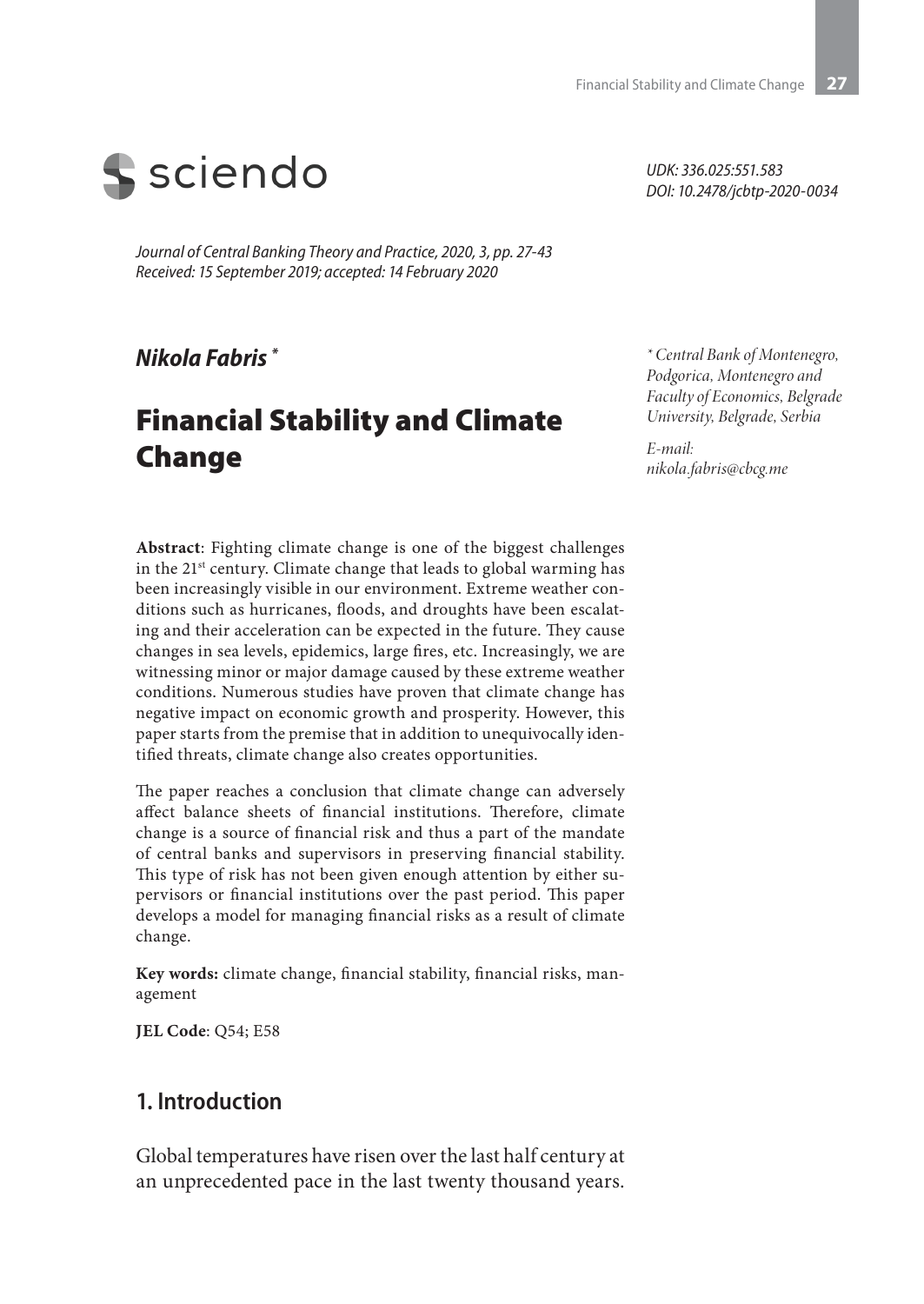The concentration of greenhouse gases is at a level not witnessed in the past eight hundred thousand years. Global warming is leading to major climate change and continuous greenhouse gas emissions will cause further global warming. It leads to irreversible consequences such as heat waves, hurricanes, floods, droughts, rising sea levels, fires, epidemics and more. The oceans have warmed, the amount of snow has been decreasing, and the ice has been melting at the poles. All scientific studies indicate that these extreme events will be more frequent in the future as global temperatures rise and given that there is no mature technology that can reverse this process.

Since the 1980s, the number of extreme weather events has more than tripled (Munich Reinsurance Company, 2018). The number of catastrophes caused by natural hazards increased from 249 in 1980 to 820 in 2019 (Lagarde, 2020). Since the beginning of the 20th century, the global mean sea level has risen 17-21 cm, and if no action is taken to limit global warming, the sea level is projected to rise by almost 80 cm by the end of this century (IMF, 2018). From 2016 through 2018, the United States experienced 45 natural disasters that each caused at least USD1 billion in losses (Gelzinis & Steele, 2019). The IMF (2018) estimates that hurricanes and typhoons caused damage of USD 548 billion (constant 2010 dollars) worldwide during 2000–2014. According to a study by the Network for the Greening Financial System (2019), during 2018, 62 million people were affected by natural hazards and 2 million people had to move.

The conclusions of the Intergovernmental Panel on Climate Change indicate that more than half of the temperature increase since 1950 can be attributed to human activity (IPCC, 2014). Therefore, everything suggests that further global warming will largely depend on our ability to restrain greenhouse gas emissions as its main cause.

Even this year's coronavirus pandemic can be explained by climatic factors if the assumption made by most doctors and the WHO is accepted that this is a virus that has been passed from animals to humans. Namely, as a result of human activities and climate change, over 90% of plant and animal species have disappeared. In such conditions, the natural habitat for the development of viruses vanishes and, in order to prolong their existence, they adapt to new hosts, and the species that has proven to be the most resistant and adaptable to all historical changes are humans. Therefore, it is natural that viruses sought and adapted to the new habitat that can ensure the continuation of their existence.

Today, there are a number of global actions that should act in a positive direction when it comes to climate change. Certainly the most important is the Paris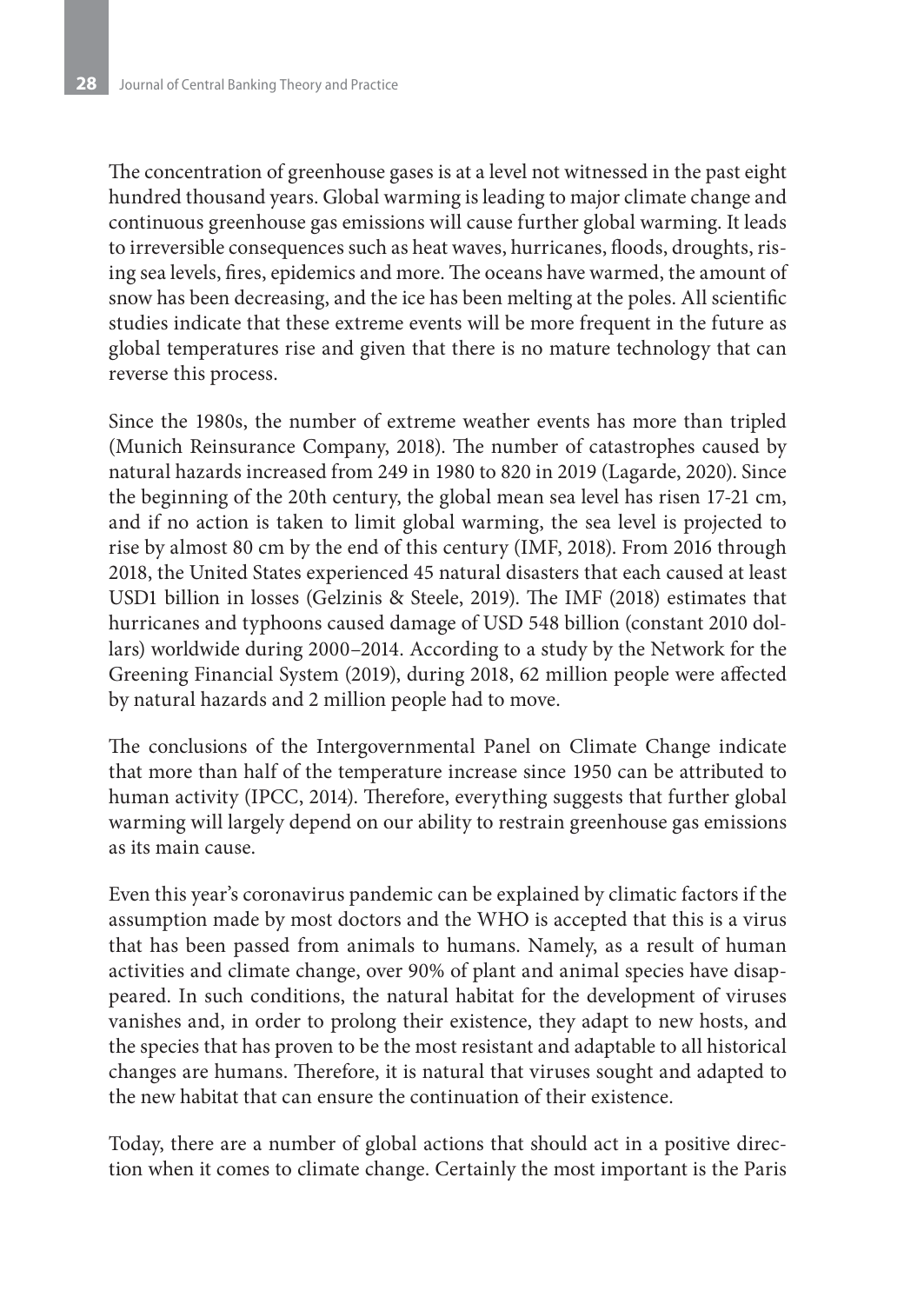Agreement which aims to limit the rise in the global average temperature to well below 2°C above pre-industrial levels and to pursue efforts to the rise to 1.5°C. The role of the UN`s Intergovernmental Panel on Climate Change (IPCC) in assessing the science related to climate change should also be emphasized. Then there is the EU with the goal of achieving net zero emissions or climate neutrality by 2050. The Europe Investment Plan was created for this purpose and it is supposed to mobilize 1 trillion euros in the next 10 years. Another important role is that of the Network for the Greening Financial System (2018) which brings together central banks and supervisors on a voluntary basis and issues recommendations which are not binding but are aimed at inspiring all central banks and supervisors and relevant stakeholders to take the necessary measures to foster a greener financial system.

This paper makes at least three contributions to the existing literature. First, in contrast to the classical literature which talks mainly about two types of risk, physical and transition, this paper introduces a third indirect effect as a result of economic links with industries that will be affected by climate change. Second, in contrast to the literature, which mainly points to the economic harms of climate change, this paper also points to the possibilities and economic benefits that climate change creates. Third, the paper develops a model for managing financial risks that arise as a result of climate change.

The paper consists of four parts. After introductory remarks on climate change, the second part analyses economic consequences of climate change. The third part deals with the impact of climate change on financial stability and it develops a model for managing financial risks as a result of climate change. The final part gives concluding remarks and policy recommendations.

### **2. Economic consequences of climate change**

A huge number of studies have confirmed that global warming reduces well-being (Gelzinis & Steele, 2019; IMF, 2018; Dafermosa et al., 2018; Burke & Emerick 2016; OECD, 2015; Burke, Hsiang & Miguel, 2015; Lanzafame, 2014; Lobell, Schlenker & Costa-Roberts, 2011; Schlenker & Roberts, 2009). Climate change could have large impacts in terms of reducing the potential of the economy to grow in the future, by reducing labour productivity and diverting resources from investment in current productive capital and innovation to climate change adaptation (NGFS, 2018). However, on the other hand, the IMF (2018) points out that there is growing evidence that investors and financial markets do not fully understand, at least not immediately, the impact of weather shocks on output and productivity.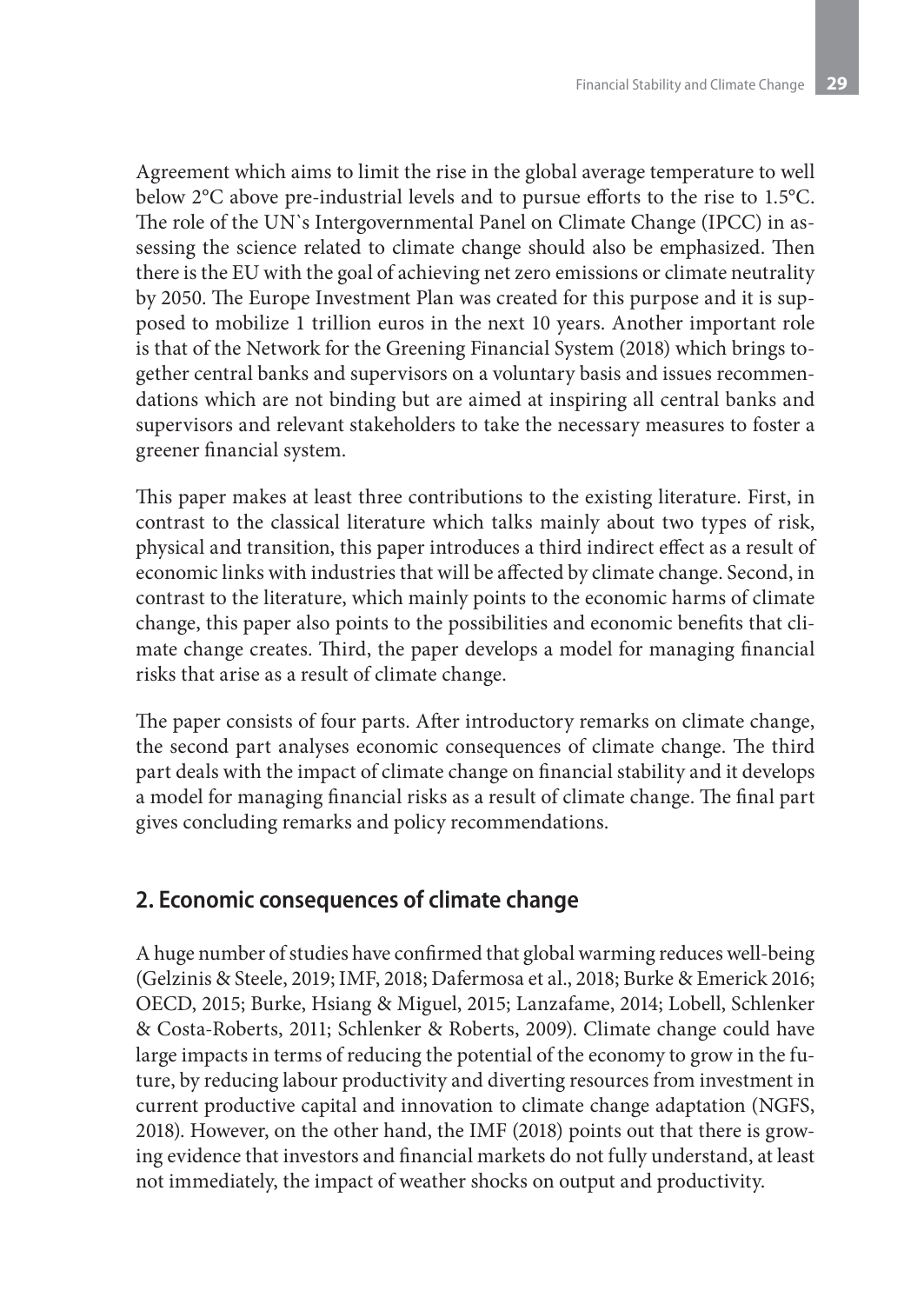Climate change affects economic well-being through many channels: declining agricultural yields, declining productivity of workers exposed to rising temperatures, escalating health care costs, physical destruction of capital as a result of fires, floods and rising sea levels, losing biodiversity and adverse spillovers from affected countries. It also jeopardizes macroeconomic and fiscal stability through the destruction of infrastructure, increasing the amounts of necessary subsidies to the economy and social welfare, which all impact economic growth, public debt and its financing costs, employment, inflation, and the like. In addition, all this can lead to an increase in the prices of certain products and services such as agricultural products, insurance, water, etc.

As Sevillano and González (2019) point out, huge financial resources are being spent on exploiting new reserves, despite the fact that current reserves already exceed the carbon budget (this is known as "wasted capital") and that only a fraction of fossil fuel reserves are burnable if the rise in temperature is to be limited to 2ºC by 2050. Görgen *et al*. (2017) have found that companies considered to be "brown" (that is, with a higher exposure to carbon risk) perform worse on the stock exchange, compared with those that are "greener".

Temperature rise has a negative effect on both labour supply and labour productivity. A number of studies have shown that productivity is lower at higher temperatures. Rising temperatures also affect an increase in mortality and disease (e.g. heart attack). Further adaptation to climate change also means reallocation of the labour force, so instead of dealing with the creation of new production, a part of the labour force is focused on jobs aimed at reducing the negative effects of climate change (e.g. building riverside embankments to prevent floods).

The exact impact of climate change on GDP and economic performance is difficult to determine and there are a number of different estimates of what will happen if adequate action is not taken. The OECD projection (2015) indicates that the impact on annual GDP is projected to rise over time to likely levels of 1% to 3.3% by 2060, and that the damage could build up to 12% by 2100. Burke et al. (2015) estimated that climate change could reduce GDP by 23% in 2100. Gelzinis and Steele (2019) suggest that if temperatures rise to 4 degrees Celsius above preindustrial levels over the next 80 years, global economic losses could mount to USD 23 trillion per year. Research conducted by Dietz et al. (2016) found that almost 2% of the world's financial assets are at risk if the global mean surface temperature rises by 2.5°C compared to pre-industrial levels. If sea levels rise by 6 feet by 2100, as has been estimated, about USD 900 billion worth of U.S. homes would be literally — and in turn financially — underwater (Gelzinis & Steele 2019). Lagarde (2020) estimated that overall economic losses increased from around USD 60 billion in 1980, to USD 150 billion in 2019, with a peak of USD 350 billion in 2018.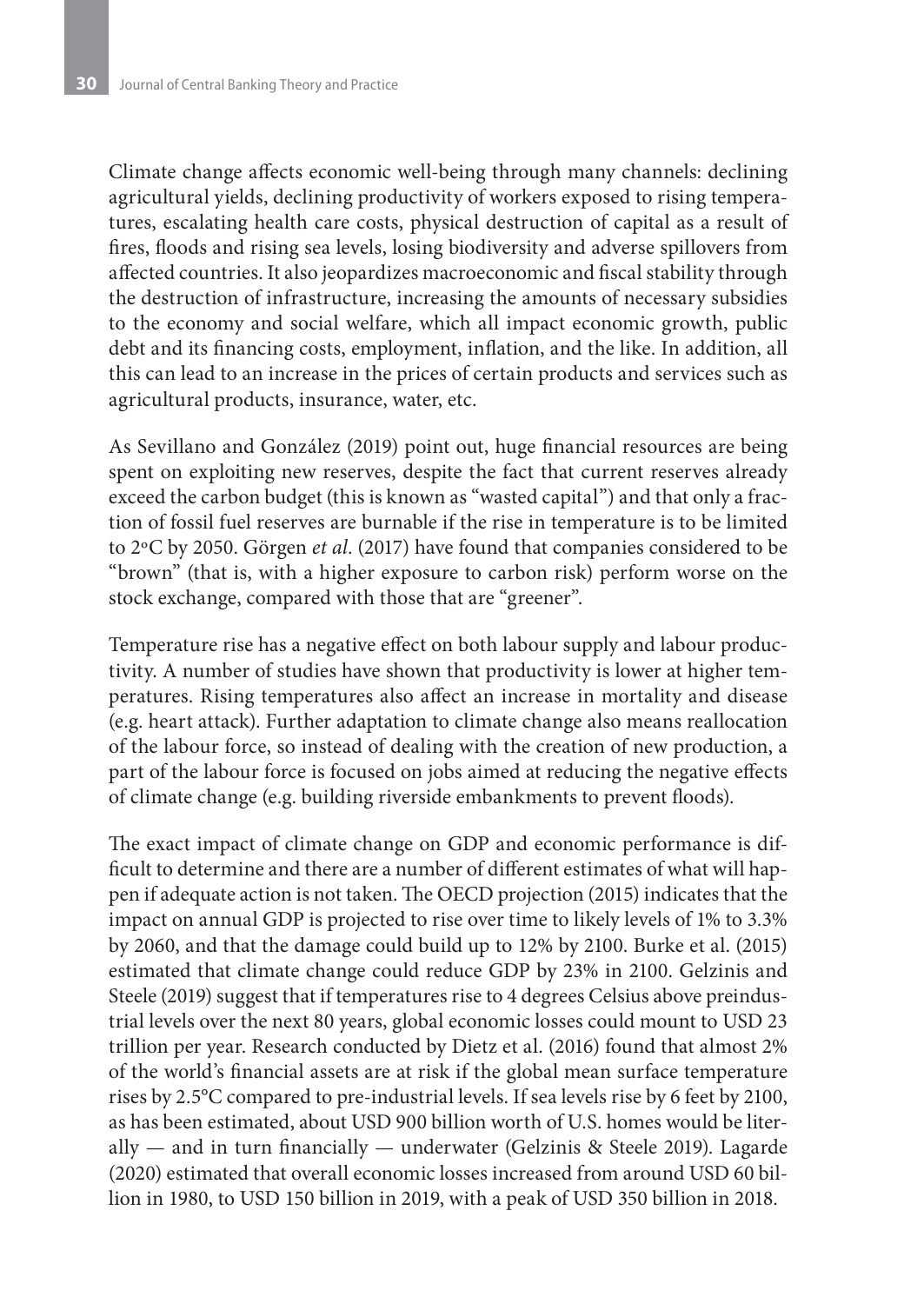It is obvious that different regions and different countries will have different levels of damage. The OECD (2015) found in its study that 23 of 25 analysed regions would suffer negative economic consequences. However, the level of these consequences will vary from country to country and it will largely depend on how much individual countries have been affected by climate change, how many of them will be able to adapt to it through the construction of climate change protection systems, adapting their production structures, consumer behaviour and adapting to international trade flows. Countries to be most affected would be those with low level of production diversification, less climate resilient public infrastructure, less capital market flexibility and lower capacity to adapt are expected (Network for the Greening Financial System 2019).

Also, different industries and sectors have different degrees of sensitivity to climate change. It is usually pointed out that agriculture, tourism, as well as branches based on carbon fuel are the ones most affected due to the expected tightening of standards and the introduction of carbon tax. In this context, the possibility that industries, workers, and other stakeholders associated with fossil fuels and other industries that cause global warming can organize and resist climate change management should not be overlooked (IMF, 2019). Table 1 shows the potential impact of climate change on different sectors.

| Sector                  | Economic impact                                                                                                                                    |  |  |  |
|-------------------------|----------------------------------------------------------------------------------------------------------------------------------------------------|--|--|--|
| Agriculture             | - Reduced yiel<br>- Loss of agricultural land                                                                                                      |  |  |  |
| Fishery                 | - Lower fish catch                                                                                                                                 |  |  |  |
| Health                  | - Increased medical expenses                                                                                                                       |  |  |  |
| Energy and industry     | - Carbon tax<br>- Closing plants with large CO <sub>2</sub> emissions<br>- Change in the structure of energy generation (green energy growth)      |  |  |  |
| Tourism                 | - Change in tourism flows                                                                                                                          |  |  |  |
| Public sector           | - Increased costs of investment in damaged infrastructure<br>- Growth of subsidies to the economy<br>- Growing social welfare expenses             |  |  |  |
| Construction            | - New standards aimed at increasing resilience to negative effects of<br>climate change<br>- Difficult working conditions at elevated temperatures |  |  |  |
| <b>Financial sector</b> | - Increase in bad loans and write-offs<br>- Growth in paid insurance premiums<br>- Loss of value of individual financial instruments               |  |  |  |
| All sectors             | - Capital losses due to floods and hurricanes<br>- Capital losses in the coastal areas due to rising sea levels                                    |  |  |  |

#### **Table 1: Impact of climate change on observed sectors**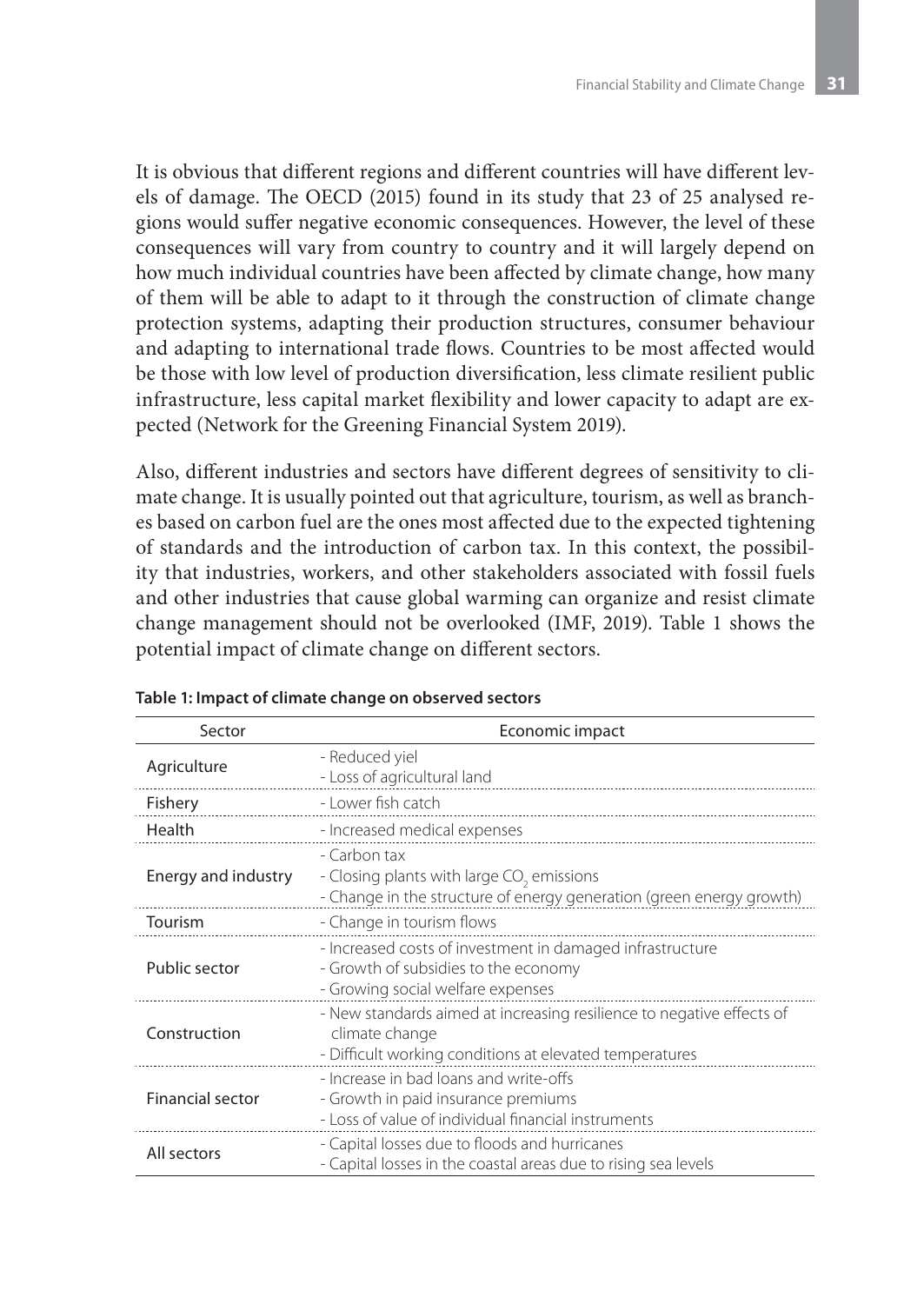In that context, the Task Force on Climate-related Financial Disclosures scheme is very telling, showing the impact of climate change at the level of an individual company, as well as companies having in their portfolios shares or securities of companies affected by climate change.



#### **Figure 1: Impact of climate change**

Source: TFCD (2019) Task Force on Climate-related Financial Disclosures: Status Report, retrieved from https://www.fsb-tcfd.org/publications/tcfd-2019-status-report/

However, what is neglected in other studies is that climate change also provides opportunities. It is the so-called "Porter Hypothesis" which was formulated in the mid-1990s and completely neglected in recent works dealing with climate change. According to the Porter hypothesis (Porter & Linde, 1995), strict environmental regulations can induce efficiency and encourage innovations that help improve commercial competitiveness. It is now obvious that there are branches that are developing rapidly on this basis. Currently, one of the most promising industries is the production of car batteries that significantly contribute to reducing  $\mathrm{CO}_2$  emissions. The introduction of stricter technological standards and carbon tax can give a great stimulus to the research in new energy sources. It is already widely speculated that a new cheap and environmentally friendly source of energy could be the most abundant element - hydrogen. Furthermore, it should not be overlooked that global warming will cause certain zones, especially those in cold and polar regions, to become more receptive to life. Ice melting or the presence of snow cover in shorter periods over the year could provide additional agricultural land as well as access to the exploitation of raw materials that was not possible before. All this clearly indicates that climate change will create both winners and losers.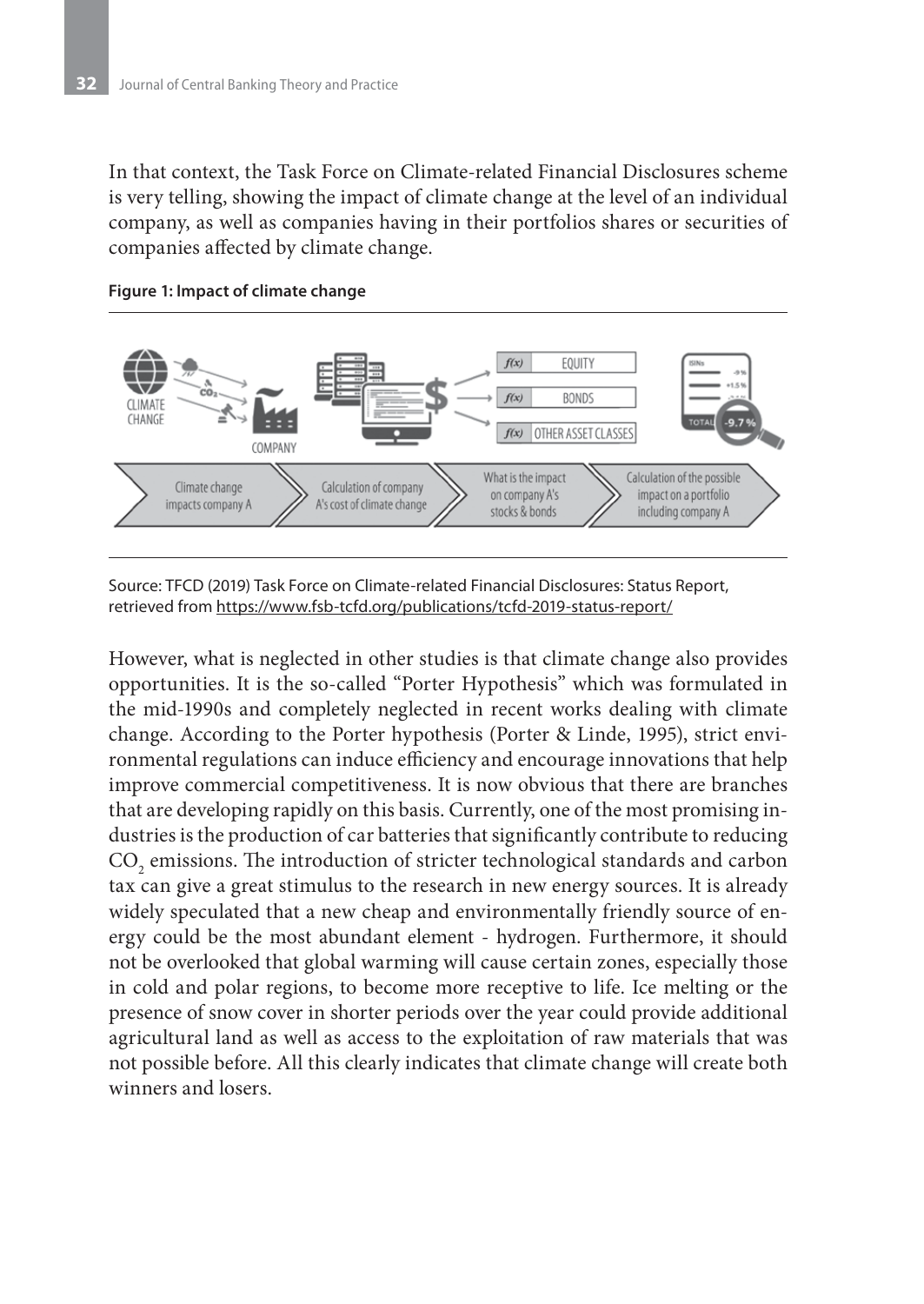# **3. Climate change impact on financial stability**

Climate change is one of the many structural changes that affect the financial system. While the exact outcomes, time horizon and future pathway are uncertain, there is a high degree of certainty that some combination of physical and transition risks will materialise in the future (Network for the Greening Financial System, 2019).

The essence of the problem was excellently reflected by the Bank of England (2018): "The future will be past. Climate change is a tragedy of the horizon which will impose major costs on future generations that the current one has no direct incentive to fix. The catastrophic impacts of climate change will be felt beyond the horizons of most actors. Once climate change becomes a clear and present danger to financial stability it may already be too late to stabilise the atmosphere".

"The increase in the brutality and frequency of hurricanes, droughts, floods, fires, and other environmental shifts could decrease the value of damaged assets and put a strain on borrowers' ability to repay lenders—leading to increased levels of default and losses on these credit portfolios" (Gelzinis & Steele, 2019). If the value of assets does not accurately reflect climate-related risks, a sudden correction could result in losses to financial institutions, which could in turn reduce lending in the economy (Brainard, 2019). Therefore, the goal is to create a financial system that will be resilient to climate risks.

Some studies (mostly on European banks) have concluded that the banking system is beginning to take climate risks into account although they have found significant shortcomings in the identification, measurement and management of banks' exposure which makes predictions regarding their vulnerability to these risks difficult (Sevillano & González 2019). The key problem is that some of these risks, primarily the transition ones, materialize in the long run, while the financial system generally takes into account the risks in the short run. The key problem is that some of these risks, primarily the transition ones, materialize in the long run, while the financial system is generally concerned with risks in the short run. The Governor of the Bank of England, Mark Carney, called this phenomenon the "tragedy of the horizon". The "tragedy" here lies in the fact that when these risks become clearly visible it will be too late to prevent them and so keep global warming below 2ºC (Carney, 2015).

Climate risk does not lead to any new type of risk in financial institutions but translates to the existing ones: credit risk, market risk, and operational risk. **Market risk** is the risk of unfavourable movement of market prices. Banks are the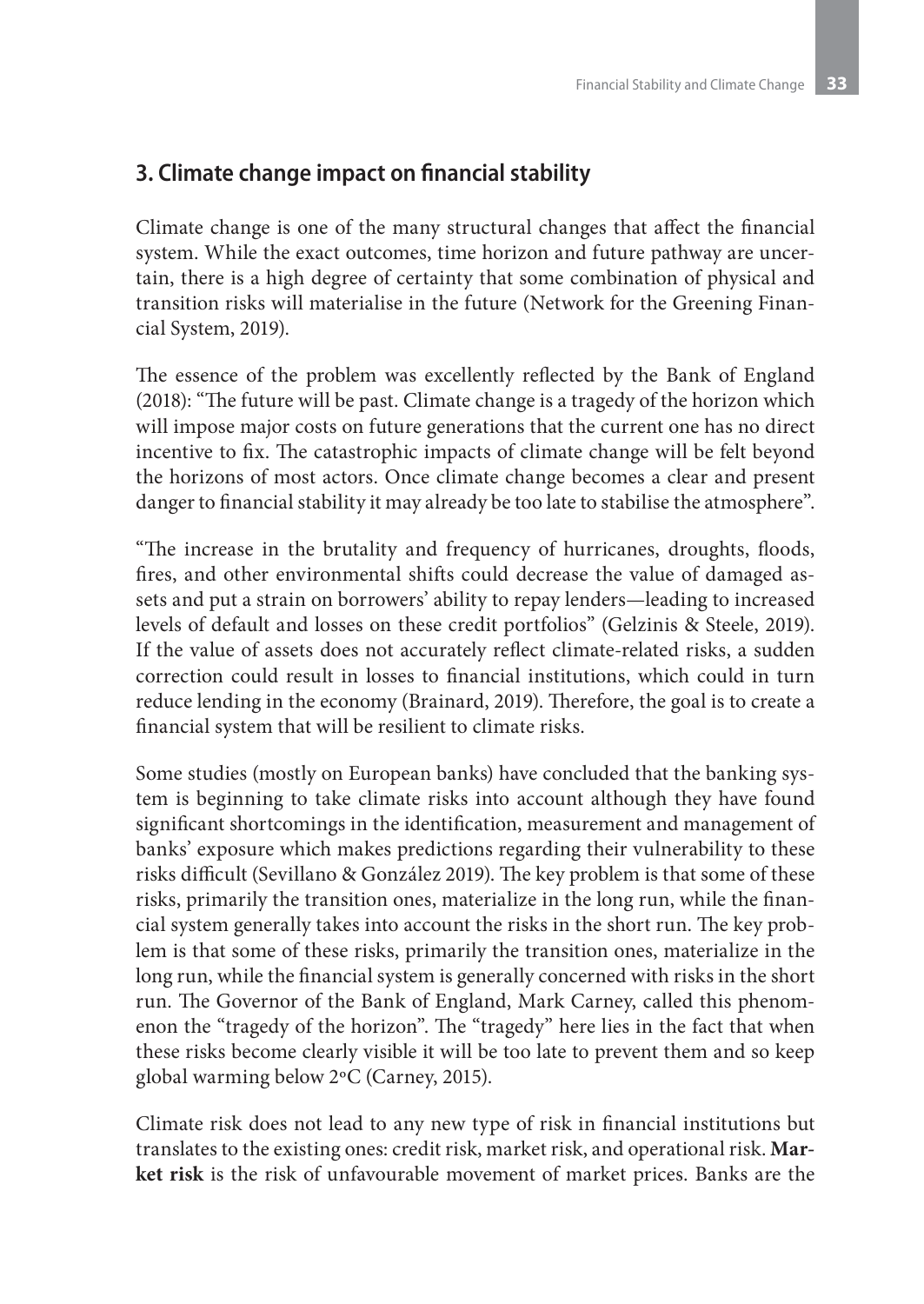ones most exposed to it through the risk on securities they have. For example, climate change could increase sovereign risk that could further lead to deterioration in a country's credit rating, ultimately affecting the value of government securities held by banks.

**Operational risk** in banks can occur as a result of jeopardized business continuity of a financial institution due to some extreme events such as flood that would prevent its operation or that of any of their branches.

**Credit risk** can manifest in different forms. If new technologies lead to lower costs, companies that do business using outdated technologies could incur higher costs, thus jeopardizing their profitability and having higher default risk. The introduction of carbon tax or a ban on the use of some technologies that emit large amounts of CO<sub>2</sub> has exactly the same effect. In the event of a flood or a hurricane, it can lead to destruction or a significant reduction in the value of collateral. Extreme temperatures lower agricultural yields and productivity in some sectors, especially in those involving working outdoors such as construction. And finally, we should not ignore, of course, the losses that can be faced by companies whose business is not directly affected by climate change, but that of their key partners is. All this reduces debt repayment capacity of the affected companies.

Climate risk affects banks over three negative and one positive channel. **Physical risk** occurs with weather-related events, such as droughts, floods, storms and sea-level rise and increasing temperatures. Financial institutions can be affected by physical risk directly, for instance by reduced value of assets and collateral, increasing insured damages, or by disrupting their own business operations. It can materialize directly through operational risk or indirectly through portfolio as credit risk and market risk, depending on location, sectoral diversification, property insurance, and the like.

**Transition risk** is a financial risk that arises as a result of adjusting to low carbon production. If governments impose carbon tax or restrictions on  $\mathrm{CO}_2$  emissions, this could lead to an increase in the costs for companies from carbon-intensive industries. This risk can also emerge with technological innovations creating a new technology that reduces greenhouse emissions such as the transition from classic petrol and diesel engine cars to electric cars. Also, a potential risk for these companies is raised awareness of consumers who would start turning to those companies with lower emission production. Actions of green movements to boycott these producers could also have an impact. The financial system could be destabilized by potentially rapid losses to carbon-intensive assets caused by the urgently needed transition to a greener economy, so governments could tight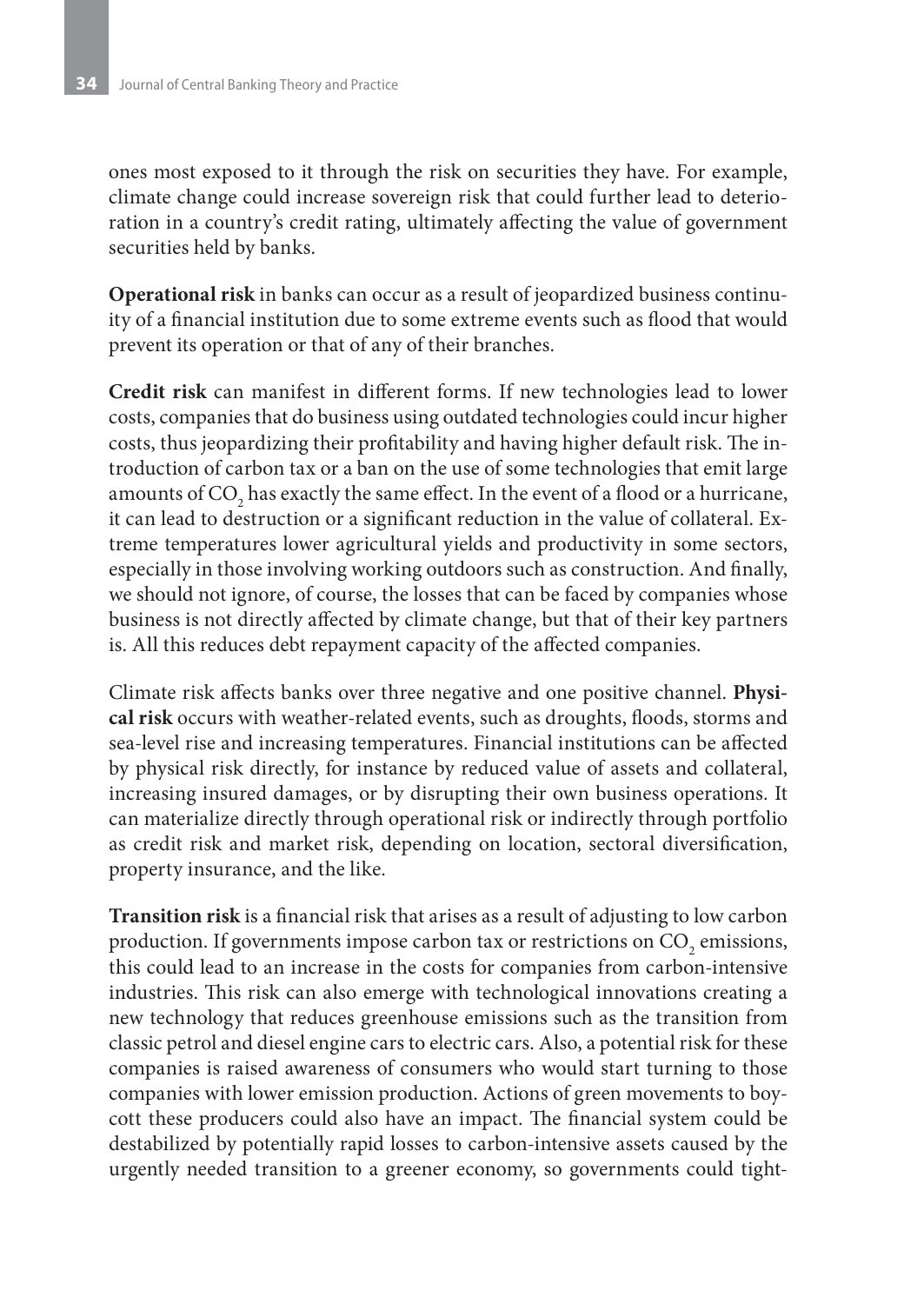en standards. This all means that carbon sensitive assets would lose value. This would result in large losses for shareholders of these companies, banks that finance them, as well as holders of their securities and corporate bonds, thus significantly reducing their debt repayment capacity.

**Indirect risk** is a risk that is almost completely ignored in scientific studies. This risk occurs with companies whose business is not directly affected by climate change, but the business of their key partners is at risk and this can lead to disruptions of global supply chains. For example, a catering company is not directly affected by climate change, but if it prepares meals e.g. for workers working in a coal mine which may be closed in the future, then its business is already affected by climate change. This impact can also manifest through disrupted trade flows, which has also been confirmed by a number of studies (Gassebner et al., 2010; Oh and Reuveny, 2010).

|                  | Credit risk                                                                                                                                                                                                                                                                                               | Market risk                                                                       | Operational risk                                                                       |
|------------------|-----------------------------------------------------------------------------------------------------------------------------------------------------------------------------------------------------------------------------------------------------------------------------------------------------------|-----------------------------------------------------------------------------------|----------------------------------------------------------------------------------------|
| Physical         | - Increasing flood risk to mortgage<br>portfolio<br>- Declining agricultural outputs                                                                                                                                                                                                                      | - Re-pricing<br>of sovereign<br>debt                                              | - Impact on business<br>continuity                                                     |
| Transition       | - Tightening technological standards<br>affects company business<br>- Carbon taxes lead to growing<br>expenses<br>- Prohibition of use of outdated<br>technologies<br>- Long-term investments become<br>unprofitable<br>- Innovations jeopardize companies'<br>business based on outdated<br>technologies | - Tightening<br>climate-related<br>policy leads to<br>re-pricing of<br>securities | - Changing sentiment<br>on climate issues<br>leads to reputational<br>risk             |
| Indirect<br>risk | - Losses for companies connected<br>with firms affected by climate<br>change                                                                                                                                                                                                                              | - Re-pricing of<br>securities                                                     | - Low probability of<br>negative impact<br>(jeopardizing of a<br>bank's supply chains) |

| Table 2: Climate change impact on the financial system |  |  |  |  |  |  |  |
|--------------------------------------------------------|--|--|--|--|--|--|--|
|--------------------------------------------------------|--|--|--|--|--|--|--|

Source: Author`s modifications based on the Bank of England`s (2018) Transition in thinking: The impact of climate change on the UK banking sector, Bank of England, London.

Finally, all these risks can affect a lower level of lending activity which can ultimately lead to slower economic growth and lower employment.

However, we should not overlook that, as already mentioned, climate change could result in the emerging of companies for which this would be a chance to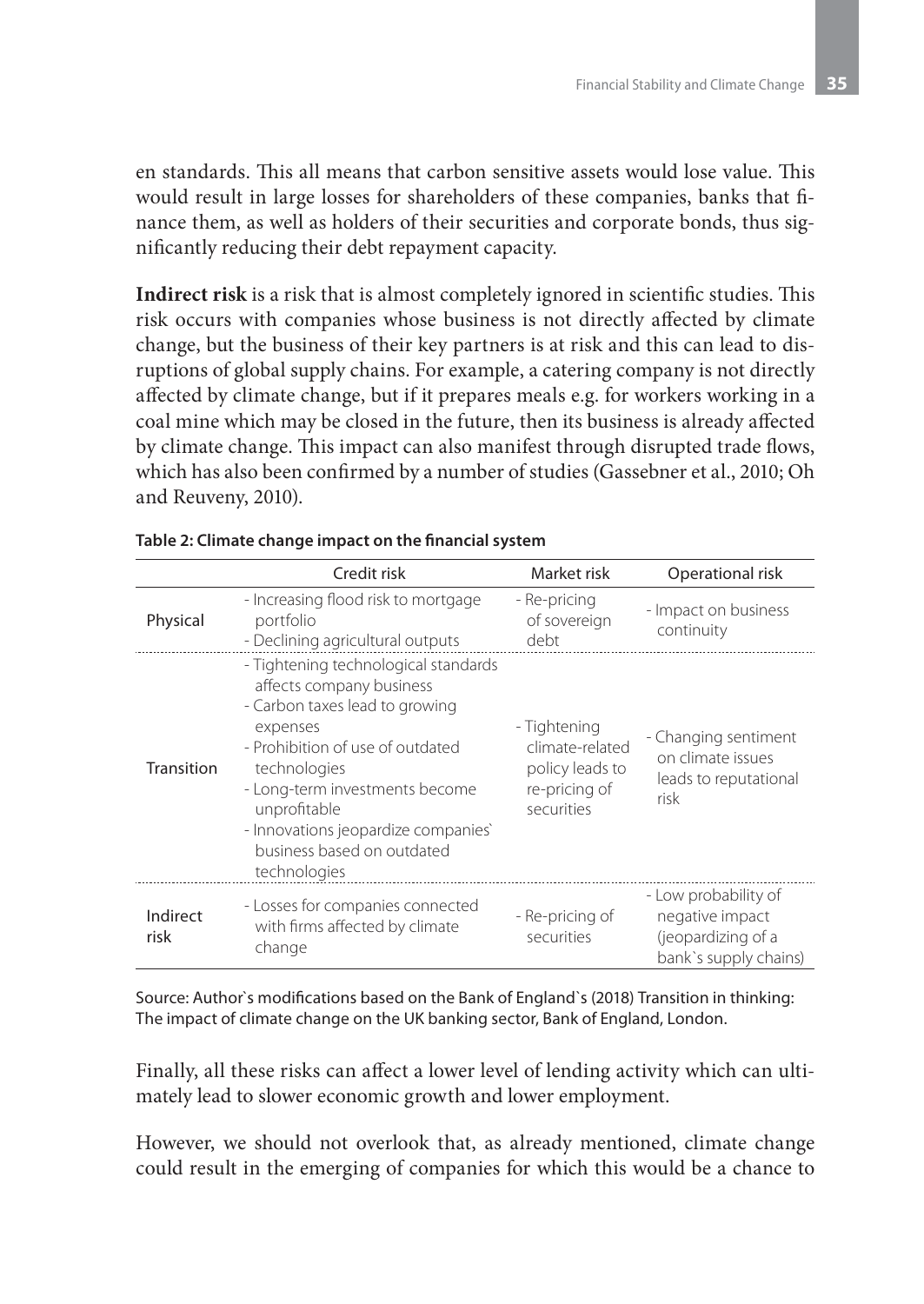enter the market and develop rapidly. This is also an opportunity for the financial market outreach and expansions. This impact of climate change can partially compensate for the negative impact of previously analysed risks and it is basically a positive risk.

Figure 2 shows all the interdependencies and channels of the climate change impact on financial stability and economic growth.





We can conclude that there is insufficient understanding of the nature of these risks and their impact on business by both supervisors and financial institutions. Given that financial markets and institutions underwent radical transformation and a sudden expansion induced by general trends in deregulation, liberalization, globalization, as well as computer technologies advances over the past several decades, the situation gained additional importance and implications (Fabris, 2019). With the exception of a small number of countries, such as the Netherlands and the UK where analyses of the financial system`s exposure to climate risk or carbon-intensive industries have begun, they are not involved in risk management at all. As pointed out by NGFS (2018), authorities and financial institutions need to develop some new analytical and supervisory approaches, including those based on forward looking scenario analysis and stress tests to re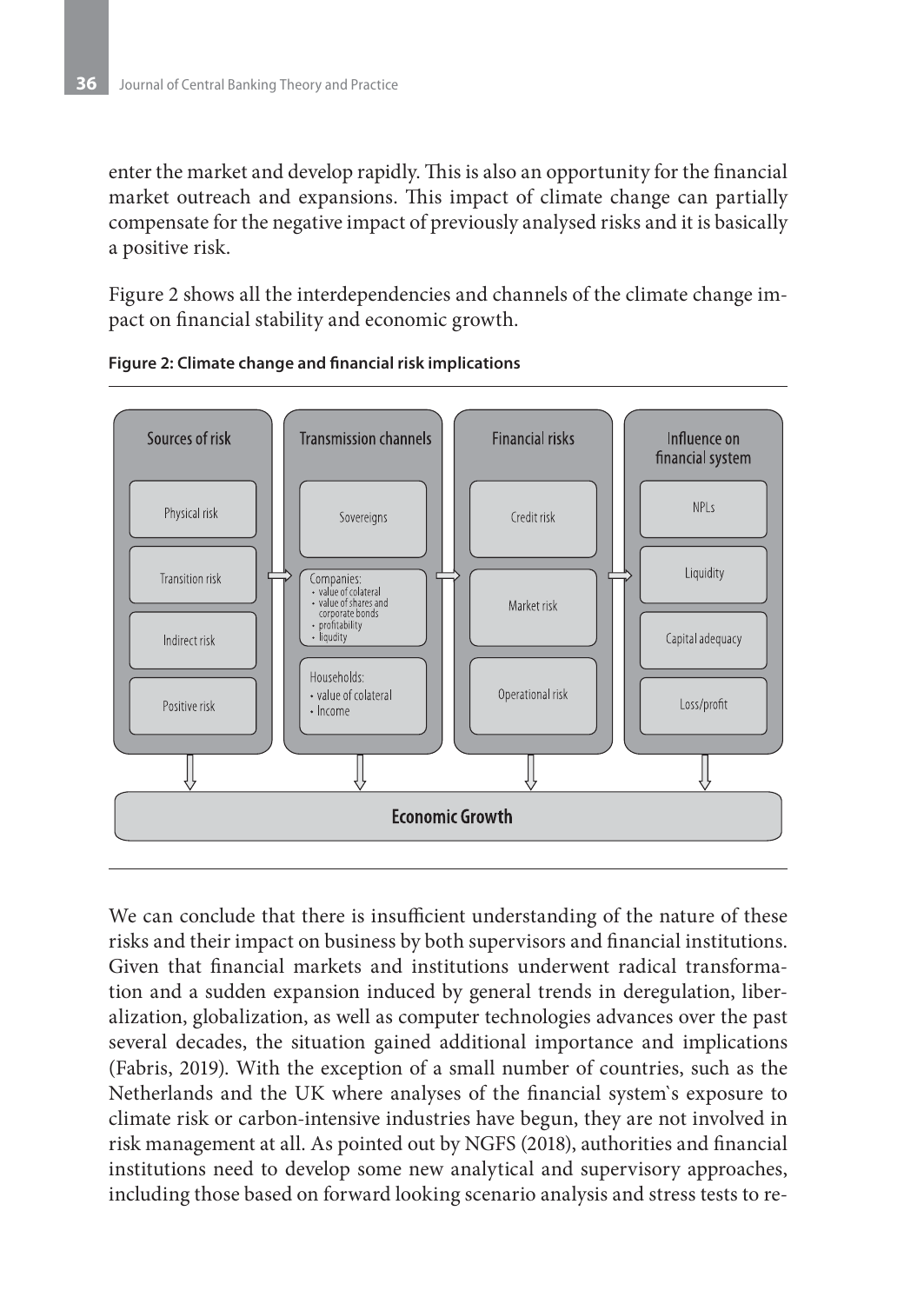duce future financial risk although historical data is not sufficient to estimate this impact. The goal is to determine the resilience of the financial sector to climate change and to increase it. There are a number of factors underlying this situation, but the lack of disclosure by companies, absence of a common taxonomy for classifying what is considered green, and the lack of experience quantifying climate risks and opportunities, are probably the main factors that need to be addressed most urgently (Sevillano & González, 2019).

There is no doubt that climate change threatens financial stability, and financial stability is the objective of central banks which will become increasingly important in the future (Fabris, 2018). The nine-step framework model for climate risk management, developed by the author of this paper, is presented below.

**Step 1** – Development of the matrix of sectors exposure. The problem, however, is that there is no universal taxonomy for defining which activities or financial instruments could be considered environmentally sustainable (green) or harmful (brown) (Guizio et al., 2019). It would be best if such classification were to be developed at the global level and then adjusted at national levels. However, until such a universal classification is reached, national authorities should develop their national classifications of green and brown sectors, covering also sectors that are potentially exposed to physical risk. The sectoral classification of physical risk exposure is very challenging because it addresses potential risk that may or may not materialize, especially in the near future, and it depends on the geographical location, exposure of a particular sector to climate change, its resilience, connectivity with other sectors, and the like. This taxonomy also makes it easier for investors to focus their investments on long-term sustainable programs, as well as for banks to assess the riskiness of their portfolio. At this stage, it is also important to improve supervisors` knowledge of financial risks as a result of climate change. "A relevant analysis needs to focus on long-term consequences while accounting for historically unprecedented risks and the possibility of major irreversible changes" (NGFS, 2018).

**Step 2** – Macroeconomic modelling. This is not at all simple because, as De Nederlandsche Bank (2018) pointed out, it requires the modelling of dynamic interactions between the macroeconomy, the financial system, climate change, and environmental policies. Here we should add positive effects (risks) as well. The aim is to develop a model that would measure climate risks and their potential positive and negative implications for national economy.

**Step 3** – At this stage, companies and assets should be classified according to the established taxonomy as per their exposure to climate risk. Firms should identify, measure, monitor, manage, and report on their exposure to these risks. TFCD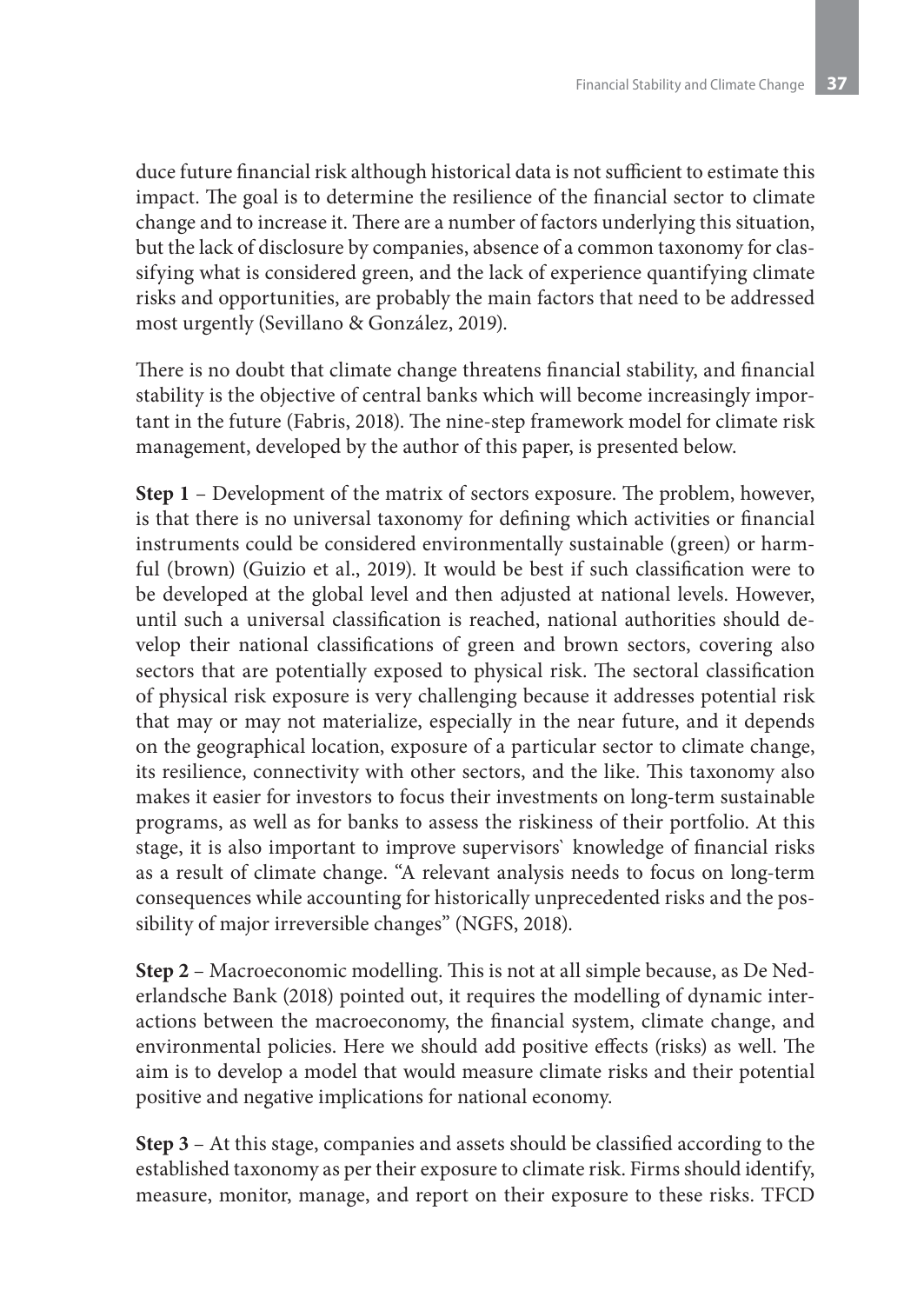(2019) identified four major categories through which climate-related issues may affect a company's financial position: revenues, expenditures, assets and liabilities, capital and financing.

It is necessary to assess the following:

- Exposure of the financial institution to the operations of firms in the high carbon sectors,
- Exposure to firms that may be exposed to extreme weather conditions (floods, droughts, hurricanes, and the like),
- • Exposure of the financial institution to enterprises whose business is not directly related to climate change but it is to some extent related to firms that are exposed to climate change, and
- • Positive risk, i.e. exposure to firms that are winners.

**Step 4** – The identification of scenarios is carried out at this stage. Scenario analysis is a process for identifying and assessing a potential range of outcomes of future events under conditions of uncertainty. It is best to develop more alternative scenarios.

**Step 5** – Asset impact identification provides asset managers and owners with an approach to define financial impact on an asset and to identify options to improve the asset resilience. The asset impact assessment is used to build risk and contingency scenarios within in-house asset financial models. This will enable stress testing and opportunity identification through quantifying the potential financial impact. Risk classification depends not only on the exposure of a company but also on its ability to adapt, which is difficult to quantify and assess. The key issue is the difficulty of identifying which assets are exposed to climate change. Financial institutions should explore and develop an understanding of how climate risk (positive and negative) may affect its operations, strategies, and financial performance over time.

**Step 6** – Integration of climate risks into the prudential framework and stress testing. This means that regulators would first set supervisory expectations regarding governance, risk management and provisioning. At this stage, it should be determined whether climate risks are understood, identified, discussed by the board<sup>1</sup>, and integrated into risk management by financial institutions. Stress testing would check the sensitivity of individual financial institutions to climate risks.

<sup>&</sup>lt;sup>1</sup> The role of the board of directors is very important as it needs to discuss, understand, and consider climate-related risks from the aspect of risk management, and take them into account when formulating business strategy.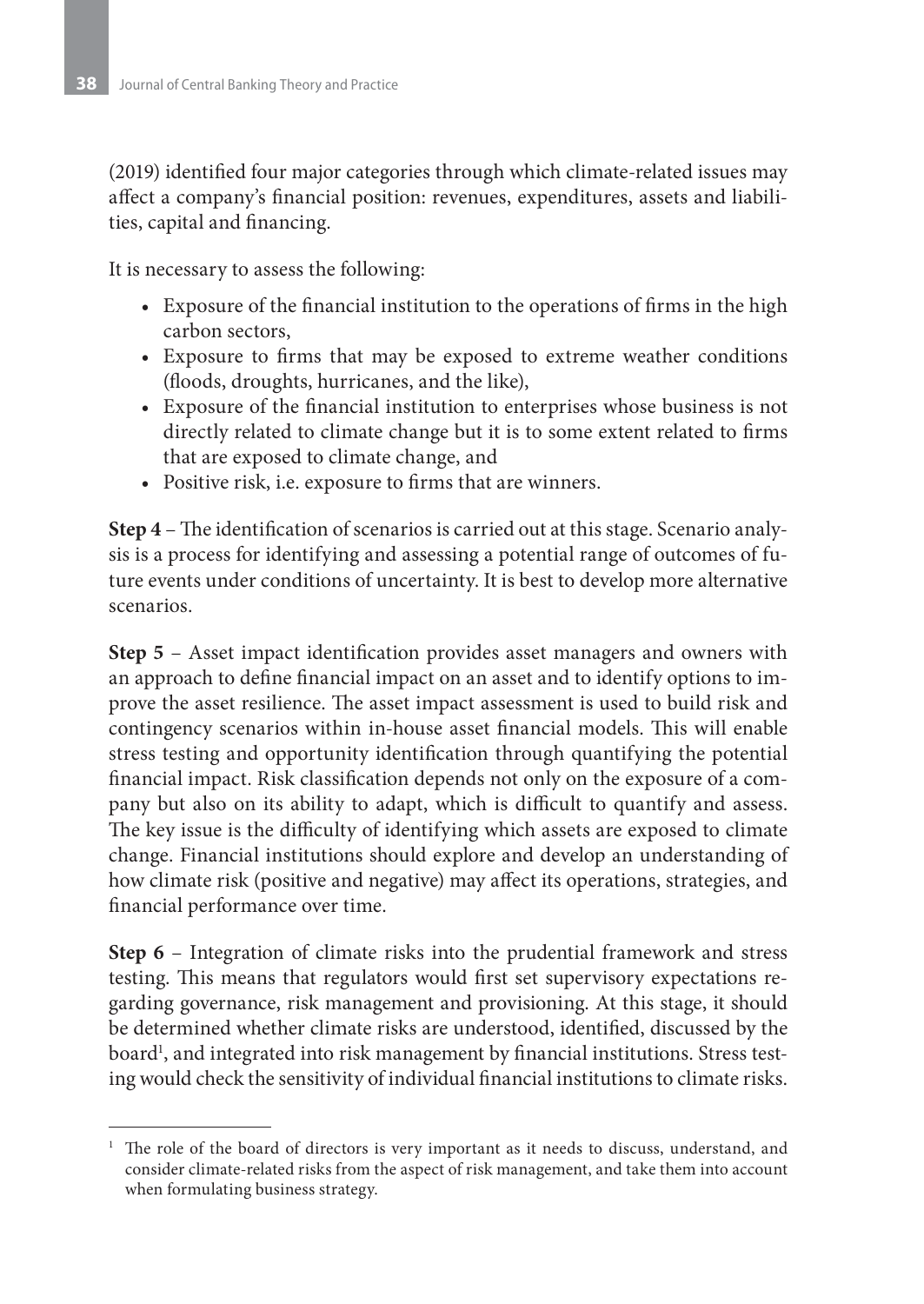**Step 7** – This step involves the development of potential responses by a financial institution following the results of stress testing and supervisory findings. It should be verified whether the risks in the portfolio correspond to the firm`s risk appetite, whether the financial institution has sufficient capital to absorb climate risks, the impact on liquidity, adequate provisioning, etc.

**Step 8** – Investors, financial institutions, general public and others would benefit from a more standardized framework for environmental disclosures. When it comes to the disclosure, the model developed by the Task Force on Climaterelated Financial Disclosures (TCFD, 2019) should be accepted. The Financial Stability Board established an industry-led task force, TCFD, which developed consistent climate-related financial disclosures (TFCD, 2019). This should lead to internationally consistent climate-related disclosures.

**Step 9** – Social responsibility. It involves actions by both regulators and financial institutions. At this stage, it is necessary to engage with clients to understand long-term climate risks they face, as well as public support for actions to prevent climate change. Companies should describe to stakeholders how well their strategies, including financial and operating plans, might perform over a range of plausible future climate state.

#### **Figure 3: Climate risk management model**

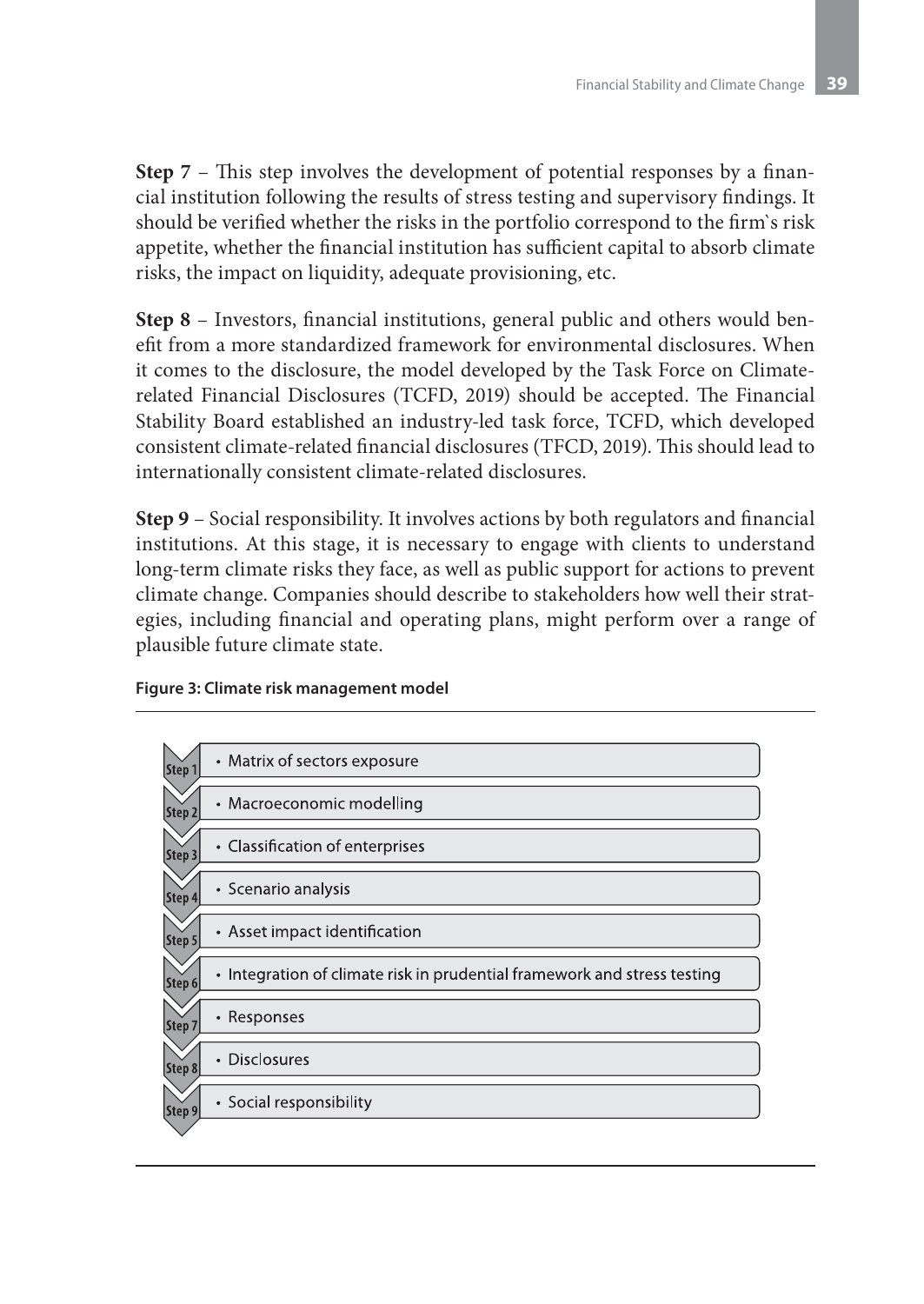## **4. Conclusions and policy implications**

Climate change is threatening our planet, the business of a number of companies, as well as the standard of living of a large number of inhabitants. Going forward, it is reasonable to expect that all countries will increasingly face negative effects of climate change. Also, there is great uncertainty about the effects of climate change, as well as how the environment will react. Actions taken so far have not yielded satisfactory results, but the Paris Agreement seems promising.

Regardless of a growing economic awareness of climate change, it appears that a sufficient level of global awareness about all the dangers and why it is necessary to take measures to limit greenhouse gas emissions as soon as possible has not yet been reached. The reason for this is probably that economic damage as a result of climate change is sporadic, more pronounced in the long run, and there is a misconception that these one-off events are unlikely to recur in the future. On the contrary, the intensity of their action can only mount up in the future. In other words, the problem is that it is necessary to bare costs today in order to repair the major damage in the future. That is why it is difficult to convince the public to invest today for the benefit and well-being of future generations. However, if we have created a high level of public debt today, which means that our current spending will be repaid by future generations, then investing in preventing climate change is a way to repay them.

Climate change increases the likelihood of credit default, which in turn could jeopardize financial stability. As a result of growing bad loans, climate change can lead to a decline in lending activity, which ultimately leads to slower economic growth, lower employment, and a negative impact on welfare. However, the problem is that the management of financial risks arising from climate change is very rarely exercised both by financial institutions and their supervisors. Therefore, this paper develops a model for managing financial risks arising from climate change. As Luburić points out (2019), every organization that strives to survive, to develop and to be sustainable must be ready to face all the challenges that today's turbulent and uncertain times carry with them.

The key recommendation, which goes beyond the framework of financial stability, is that it is necessary to continue with mitigation policies in order to reduce the emission sources of climate change. In this context, it is necessary to continue with the implementation of the Paris Agreement.

It is very important that budgets, on the global level, provide sufficient funding for climate change mitigation, subsidies for the transition to technologies reduc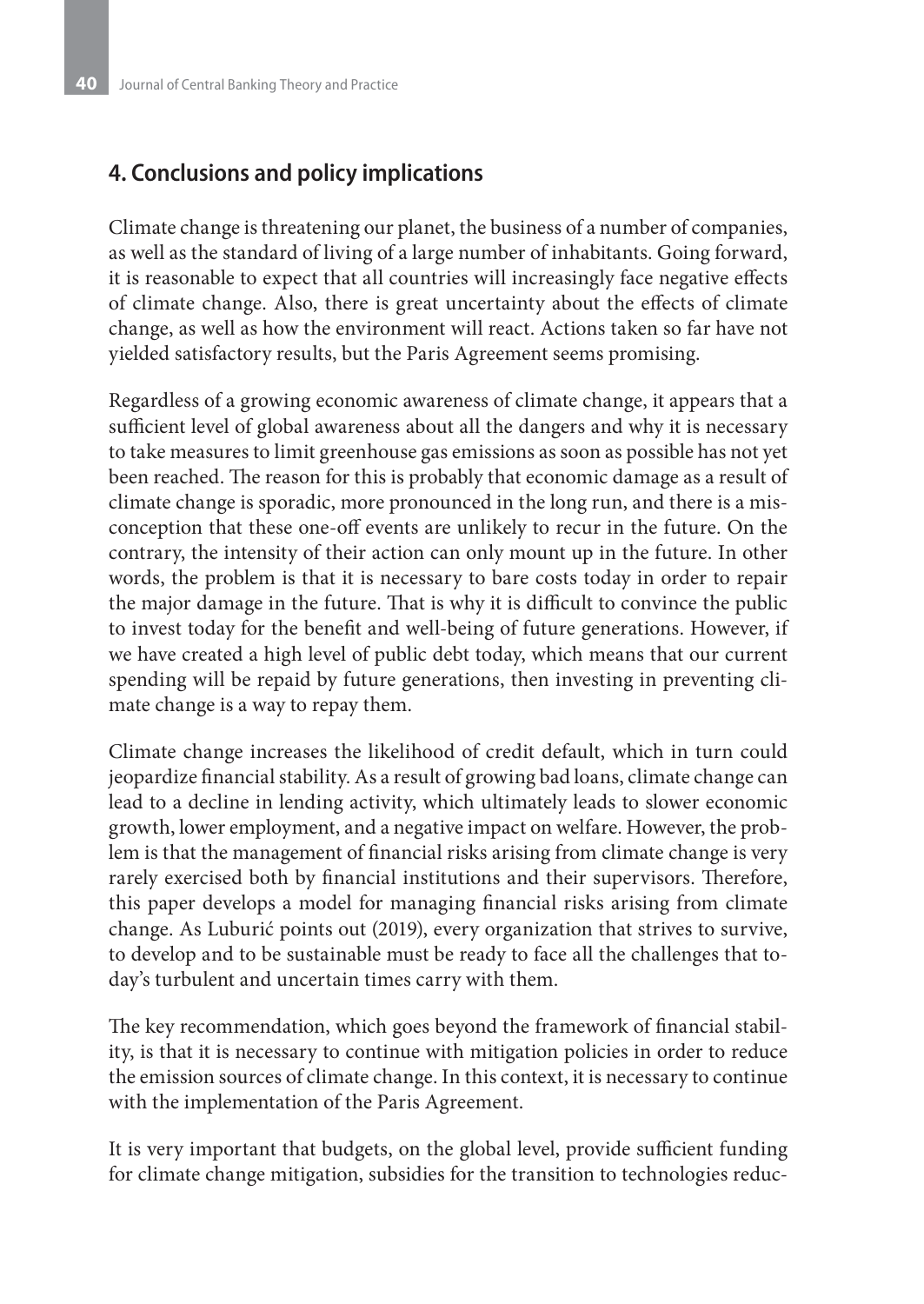ing global warming, and funding for strong resilience to climate-induced events. It is useful to form climate change councils at national levels to be tasked with analysing the impact of climate change, proposing measures to reduce it, and increasing the system resilience.

When it comes to the financial system, an important policy recommendation is that national authorities insist on the urgent inclusion of climate risks in their supervisory frameworks. In order to implement this, it is necessary to increase the level of supervisory understanding of the nature of these risks and their implications. Additional research is needed on the likely future implications of these risks, as well as the exposure of individual sectors.

Also, it would be useful to supplement Basel III with climate risks.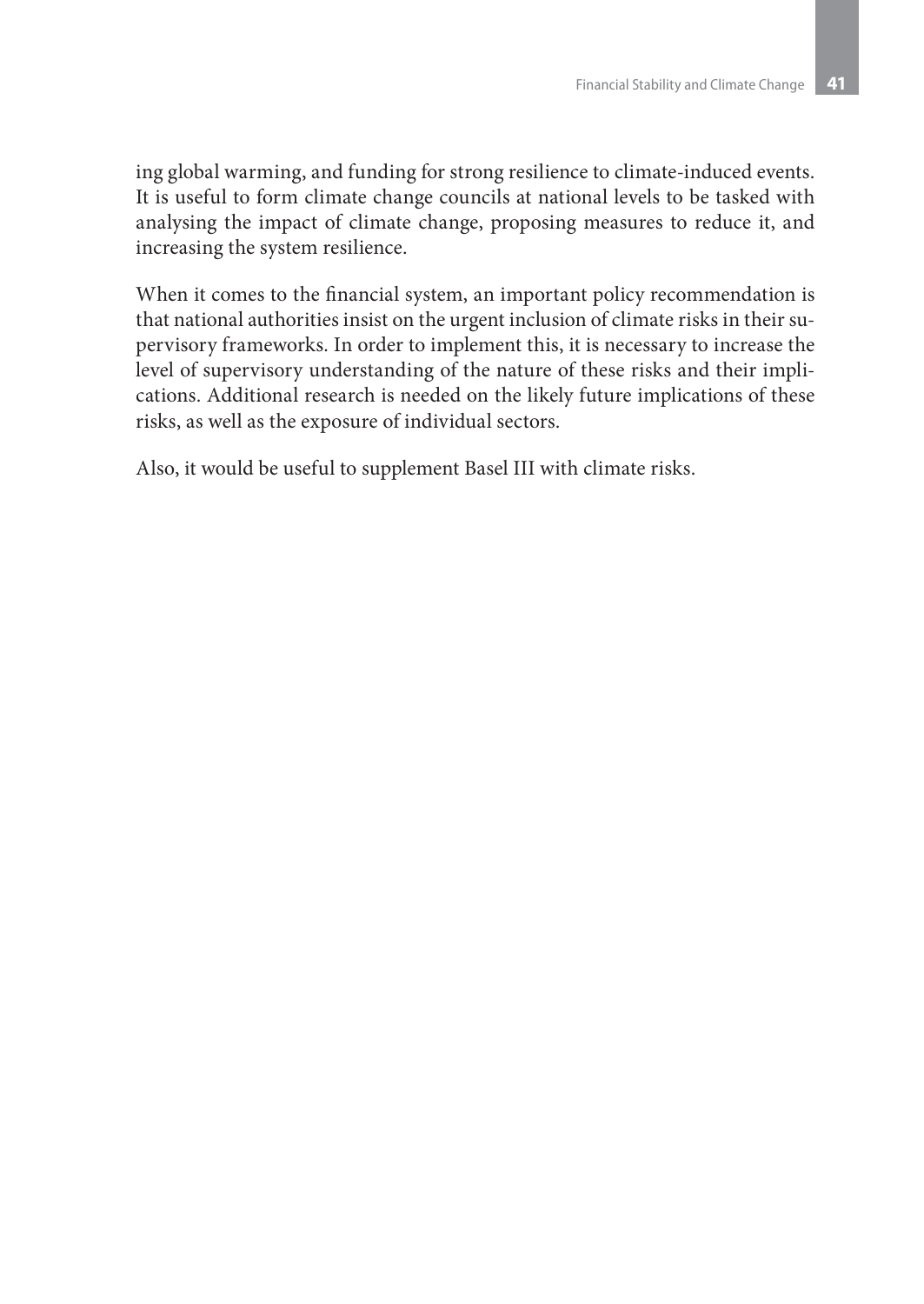# **References**

- 1. Bank of England (2018). Transition in Thinking: The Impact of Climate Change on the UK Banking Sector. London: Bank of England.
- 2. Brainard, L. (2019). Why Climate Change Matters for Monetary Policy and Financial Stability. Research conference "The Economics of Climate Change". San Francisco: Federal Reserve Bank of San Francisco.
- 3. Burke, M. and Emerick, K. (2016). Adaptation to Climate Change: Evidence from US Agriculture. *American Economic Journal*, 8 (3), 106–40.
- 4. Burke, M., Solomon M. H., and Miguel, E. (2015). Global Non-Linear Effect of Temperature on Economic Production. *Nature*, 527, 235–39.
- 5. Carney, M. (2015). Breaking the Tragedy of the Horizon Climate Change and Financial Stability. Speech at Lloyd's of London. London.
- 6. Dafermosa et al. (2018). Climate Change, Financial Stability and Monetary Policy. *Ecological Economics*, 152, 219–234.
- 7. De Nederlandsche Bank N.V. (2018) An Energy Transition Risk Stress Test for the Financial System of the Netherlands. Occasional Studies 16(7). Amsterdam: De Nederlandsche Bank N.V.
- 8. Dietz, S. et. al. (2016). Climate Value at Risk' of Global Financial Assets. Retrieved from http://eprints.lse.ac.uk/66226/1/Dietz\_Climate%20Value%20 at%20risk.pdf.
- 9. Fabris, N. (2018). Challenges for Modern Monetary Policy. *Journal of Central Banking Theory and Practice*, 7(2), 5-24.
- 10. Fabris, N. (2019). Cashless Society The Future of Money or a Utopia? *Journal of Central Banking Theory and Practice*, 8(1), 53-66.
- 11. Gassebner, M. et al. (2010). Shaken, not Stirred: The Impact of Disasters on International Trade. *Review of International Economics*, 18 (2), 351-368.
- 12. Gelzinis, G. and Steele, G. (2019). Climate Change Threatens the Stability of the Financial System. Retrived from https://www.americanprogress. org/issues/economy/reports/2019/11/21/477190/climate-change-threatensstability-financial-system/.
- 13. Giuzio, M. et al. (2019). Climate Change and Financial Stability. *Financial Stability Review*, May. Frankfurt: European Central Bank.
- 14. Görgen, M., A. et al. (2017). Carbon risk. University of Augsburg, Working Paper 672019.
- 15. International Monetary Fund (IMF) (2018). *World Economic Outlook*. Washington: IMF.
- 16. International Monetary Fund (IMF) (2019). *How to Mitigate Climate Changes*. Fiscal Monitor. Washington: IMF.